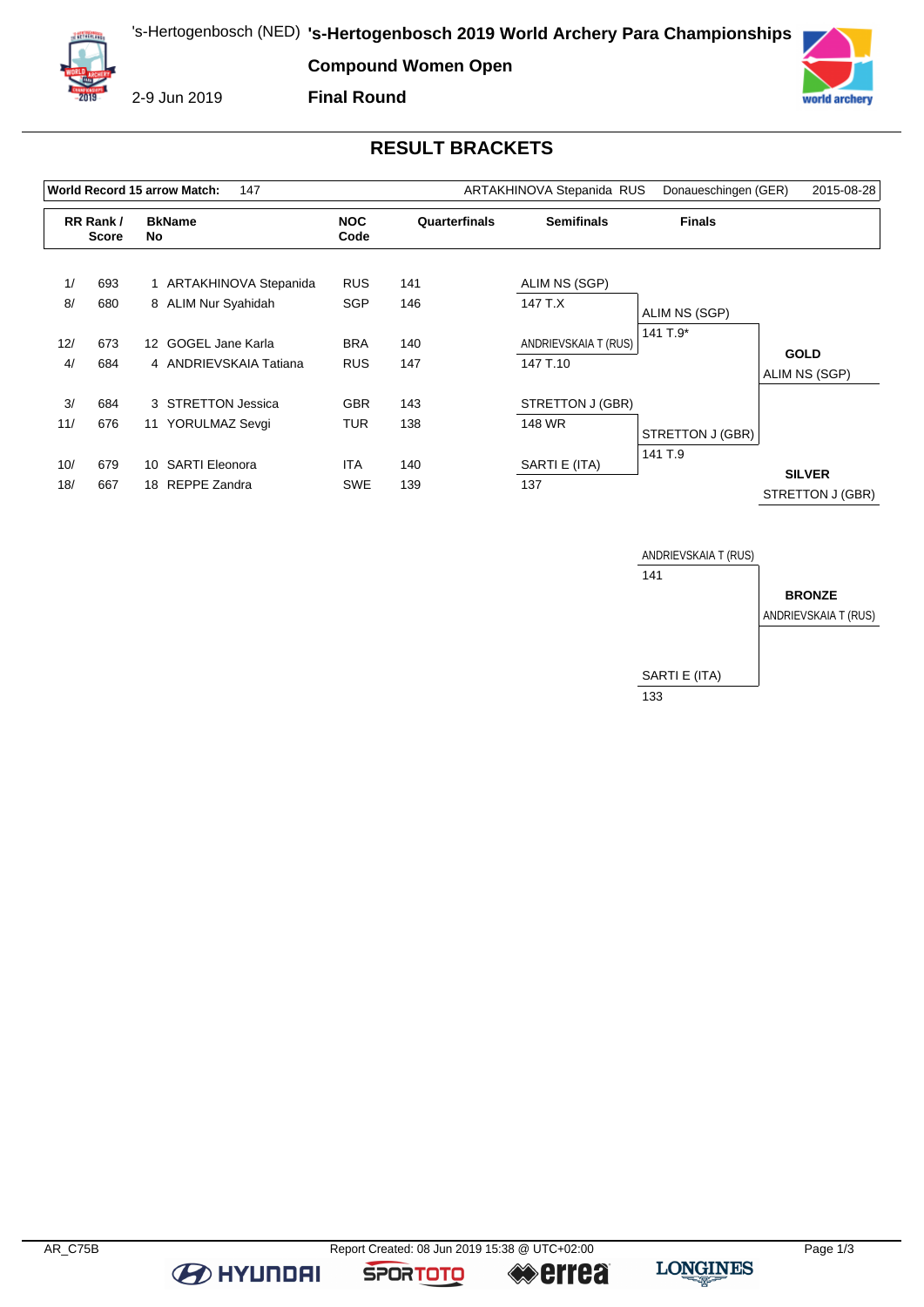**Compound Women Open**



2-9 Jun 2019

#### **Elimination Round**



### **RESULT BRACKETS**

| World Record 15 arrow Match:<br>ARTAKHINOVA Stepanida RUS<br>Donaueschingen (GER)<br>2015-08-28<br>147 |                                          |  |                                                 |                       |                       |                            |                      |                      |
|--------------------------------------------------------------------------------------------------------|------------------------------------------|--|-------------------------------------------------|-----------------------|-----------------------|----------------------------|----------------------|----------------------|
|                                                                                                        | RR Rank/<br><b>BkName</b><br>No<br>Score |  | <b>NOC</b><br>Code                              | 1/24<br>Elimin. Round | 1/16<br>Elimin. Round | 1/8<br>Elimin. Round       | Quarterfinals        |                      |
| 1/                                                                                                     | 693                                      |  | 1 ARTAKHINOVA Stepanida<br>pre-seeded in 1/16th | <b>RUS</b>            |                       | ARTAKHINOVA S (RUS)<br>145 | ARTAKHINOVA S (RUS)  |                      |
| 33/                                                                                                    | 641                                      |  | 33 GAIKWAD Mitali shrikant                      | <b>IND</b>            | 135                   | KIM MS (KOR)               | 141                  |                      |
| 32/                                                                                                    | 643                                      |  | 32 KIM Mi Soon                                  | <b>KOR</b>            | 137                   | 133                        |                      | ARTAKHINOVA S (RUS)  |
| 17/                                                                                                    | 668                                      |  | 17 CHOI Yuen Lung                               | <b>HKG</b>            | 132                   | <b>WALLACE T (USA)</b>     |                      | 141                  |
| 48/                                                                                                    | 591                                      |  | 48 WALLACE Teresa                               | <b>USA</b>            | 134                   | 128                        | CHUPIN J (FRA)       |                      |
| 49/                                                                                                    | 500                                      |  | 49 IIDA Cecilia                                 | <b>BRA</b>            | 112                   | CHUPIN J (FRA)             | 135                  |                      |
| 16/                                                                                                    | 669                                      |  | 16 CHUPIN Julie                                 | <b>FRA</b>            | 135                   | 140                        |                      |                      |
| 9/                                                                                                     | 679                                      |  | 9 LIN Yueshan<br>-Bye-                          | <b>CHN</b>            |                       | LIN Y (CHN)<br>141         | DZHIOEVA A (RUS)     |                      |
| 41/                                                                                                    | 614                                      |  | 41 LEE Ameera                                   | AUS                   | 137 T.7               | DZHIOEVA A (RUS)           | 140                  |                      |
| 24/                                                                                                    | 660                                      |  | 24 DZHIOEVA Anastasia                           | <b>RUS</b>            | 137 T.10              | 145                        |                      | ALIM NS (SGP)        |
| 25/                                                                                                    | 658                                      |  | 25 SHIR MOHAMMADI Razieh                        | IRI                   | 130                   | MONTIEL L (MEX)            |                      | 146                  |
| 40/                                                                                                    | 615                                      |  | 40 MONTIEL Liliana                              | <b>MEX</b>            | 138                   | 130                        | ALIM NS (SGP)        |                      |
|                                                                                                        |                                          |  | pre-seeded in 1/16th                            |                       |                       | ALIM NS (SGP)              | 146                  |                      |
| 8/                                                                                                     | 680                                      |  | 8 ALIM Nur Syahidah                             | SGP                   |                       | 139                        |                      |                      |
| 5/                                                                                                     | 683                                      |  | 5 ZHOU Jiamin<br>pre-seeded in 1/16th           | <b>CHN</b>            |                       | ZHOU J (CHN)<br>143        | ZHOU J (CHN)         |                      |
| 37/                                                                                                    | 632                                      |  | 37 PACHECO Anne                                 | <b>BRA</b>            | 128                   | RUBIO C (ESP)              | 141                  |                      |
| 28/                                                                                                    | 655                                      |  | 28 RUBIO Carmen                                 | <b>ESP</b>            | 134                   | 127                        |                      | GOGEL JK (BRA)       |
| $21/$                                                                                                  | 664                                      |  | 21 PINE Phoebe                                  | GBR                   | 139                   | PINE P (GBR)               |                      | 140                  |
| 44/                                                                                                    | 609                                      |  | 44 WANG Hsin Lan                                | <b>TPE</b>            | 124                   | 144                        | GOGEL JK (BRA)       |                      |
|                                                                                                        |                                          |  | -Bye-                                           |                       |                       | GOGEL JK (BRA)             | 143                  |                      |
| 12/                                                                                                    | 673                                      |  | 12 GOGEL Jane Karla                             | <b>BRA</b>            |                       | 145                        |                      |                      |
| 13/                                                                                                    | 673                                      |  | 13 CÜRE Öznur                                   | <b>TUR</b>            |                       | CÜRE Ö (TUR)               |                      |                      |
|                                                                                                        |                                          |  | -Bye-                                           |                       |                       | 139                        | CÜRE Ö (TUR)         |                      |
| 45/                                                                                                    | 604                                      |  | 45 KUNCOVA Lenka                                | CZE                   | 137                   | VAN NEST K (CAN)           | 135                  |                      |
| 20/                                                                                                    | 667                                      |  | 20 VAN NEST Karen                               | CAN                   | 140                   | 138                        |                      | ANDRIEVSKAIA T (RUS) |
| 29/                                                                                                    | 647                                      |  | 29 NAGANO Miho                                  | JPN                   | 136 T.9               | NAGANO M (JPN)             |                      | 147                  |
| 36/                                                                                                    | 637                                      |  | 36 ABDUL WAHAB Noor Sa Adah MAS                 |                       | 136 T.7               | 137                        | ANDRIEVSKAIA T (RUS) |                      |
|                                                                                                        |                                          |  | pre-seeded in 1/16th                            |                       |                       | ANDRIEVSKAIA T (RUS)       | 142                  |                      |
| 4/                                                                                                     | 684                                      |  | 4 ANDRIEVSKAIA Tatiana                          | <b>RUS</b>            |                       | 144                        |                      |                      |

**B** HYUNDAI

AR\_C75A Report Created: 08 Jun 2019 15:38 @ UTC+02:00 **errea** 

**SPORTOTO** 

**LONGINES**